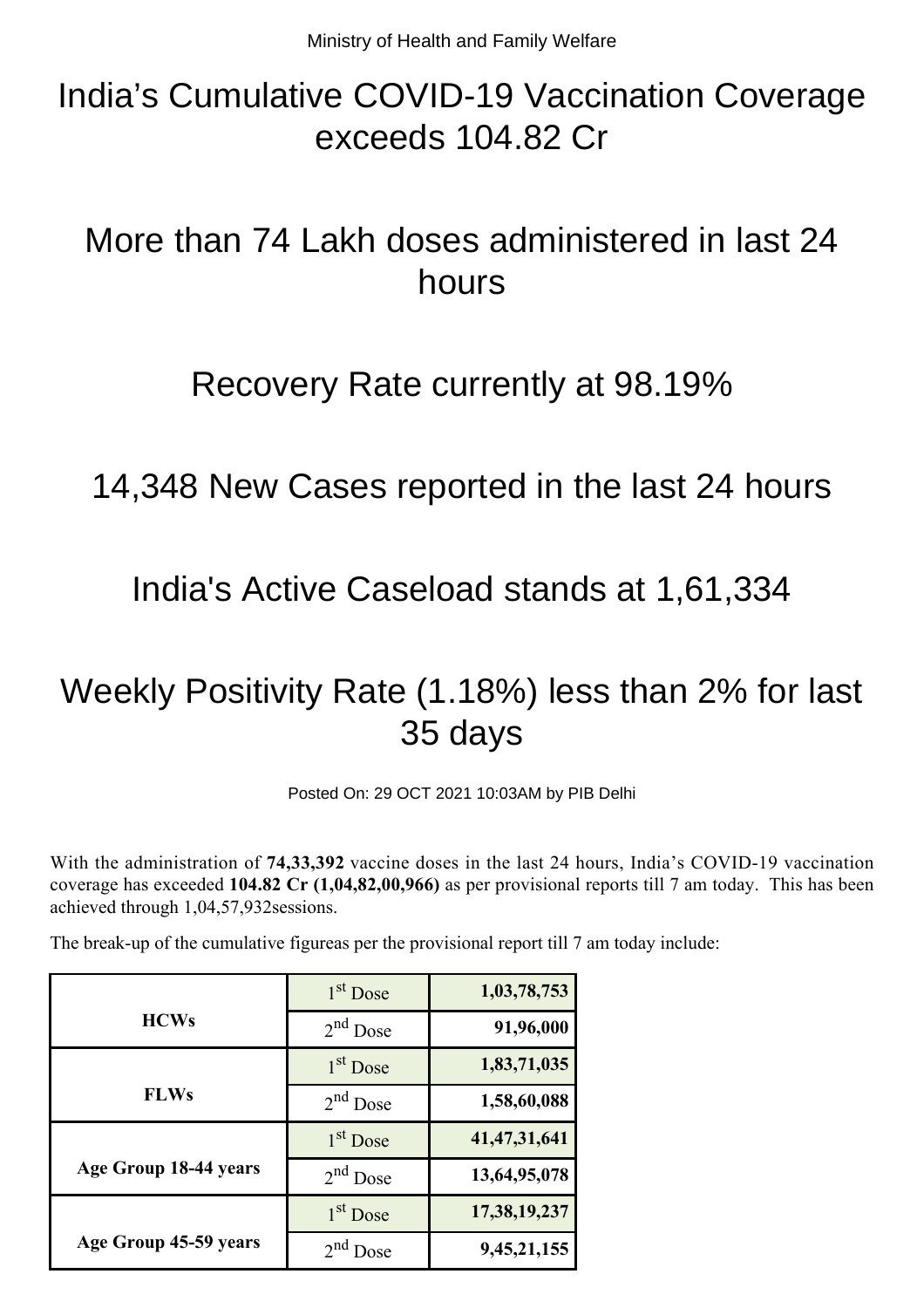|               | $1st$ Dose | 10,91,45,076   |
|---------------|------------|----------------|
| Over 60 years | $2nd$ Dose | 6,56,82,903    |
| <b>Total</b>  |            | 1,04,82,00,966 |

The recovery of **13,198** patients in the last 24 hours has increased the cumulative tally of recovered patients (since the beginning of the pandemic) to **3,36,27,632.**

Consequently, India's recovery rate stands at **98.19%**.

#### Recovered cases over 3.36 Cr & Recovery rate at 98.19% 98.19% Discharged/Cured -Recovery Rate 4,00,00,000 100% 95% 3,36,27,632 3,50,00,000 90% 85% 3,00,00,000 80% 2,50,00,000 75% 70% 2,00,00,000 65% 60% 1,50,00,000 3822 1,00,00,000 SORG 23-Sep  $31 - Jul$ **Dirty-Of NS-Sep** 11-Sep  $17.5ep$ 29-Sep 05-Oct 11-Oct  $17-0ct$ 23-Oct D6-Aug 12-Aug **S-Aug** 24-Aug  $29-0<sub>ct</sub>$

Sustained and collaborative efforts by the Centre and the States/UTs continue the trend of less than 50,000 Daily New Cases that is being reported for 124 consecutive days now.



**14,348 new cases** were reported in the last 24 hours.

The Active Caseload is presently at **1,61,334.**Active cases presently constitute **0.47%** of the country's total Positive Cases, which **is lowest since March 2020.**